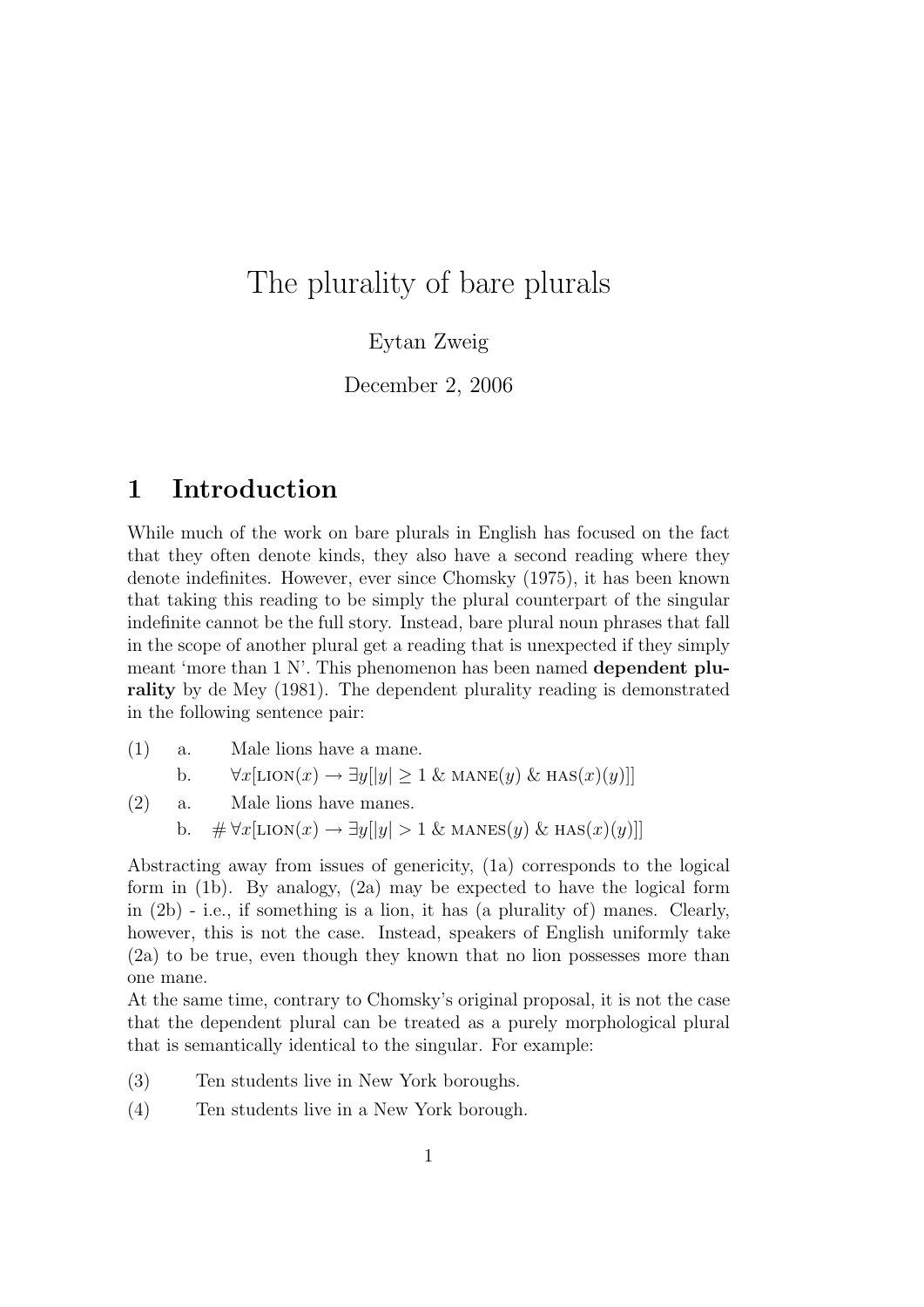(3) is a case of dependent plurality, as it can be true if there are ten students, each of which has only a single dwelling place which is in one of the New York boroughs – for example, if five of them live in Manhattan and five in Brooklyn. Replacing the object with a singular DP (4) results in a sentence that is also true in such a scenario. However, if all the ten students in question live in the same borough (for instance, Manhattan) (3) would not be judged true, unlike (4).

Informally speaking, a sentence has a dependent plural reading when it contains a plural NP that can be interpreted as if it were singular within the scope of another plural element in the sentence; yet at the same time, there must be more than one thing which it refers to overall.

### 2 Are dependent plurals cumulative readings?

A well-known phenomenon that seems to be closely related to dependent plurality is the existence of cumulative readings, such as familiar from numerical indefinites:

- (5) a. Three women gave birth to five babies.
	- b. A total of 3 women gave birth to babies, and a total of 5 babies were born.
- (6) a. Ten judges presided over a thousand cases last year.
	- b. A total of 10 judges presided over cases, and a total of 1000 cases were presided over.

This has been the basic line of inquiry taken by de Mey (1981), Roberts (1990) and Beck (2000), among others. While these works disagree on how to implement cumulativity (in fact, Roberts (1990) seeks to assimilate the phenomenon of cumulativity itself into collective readings), they all share the insight that dependent plurality and cumulativity are very similar. This can be easily demonstrated by the following minimal pair:

- (7) Three women gave birth to babies.
- (8) Three women gave birth to more than one baby.

The most natural reading of (7) is a dependent plural reading, while (8) is most readily understood with a cumulative reading (as opposed to the reading in which each of the women had at least twins, which is also available but less salient). Both seem to mean the same thing. Taking into account the fact that (8) seems to be an explicit spellout of the 'more than 1 N' reading that the bare plural is otherwise expected to have, it is not surprising that it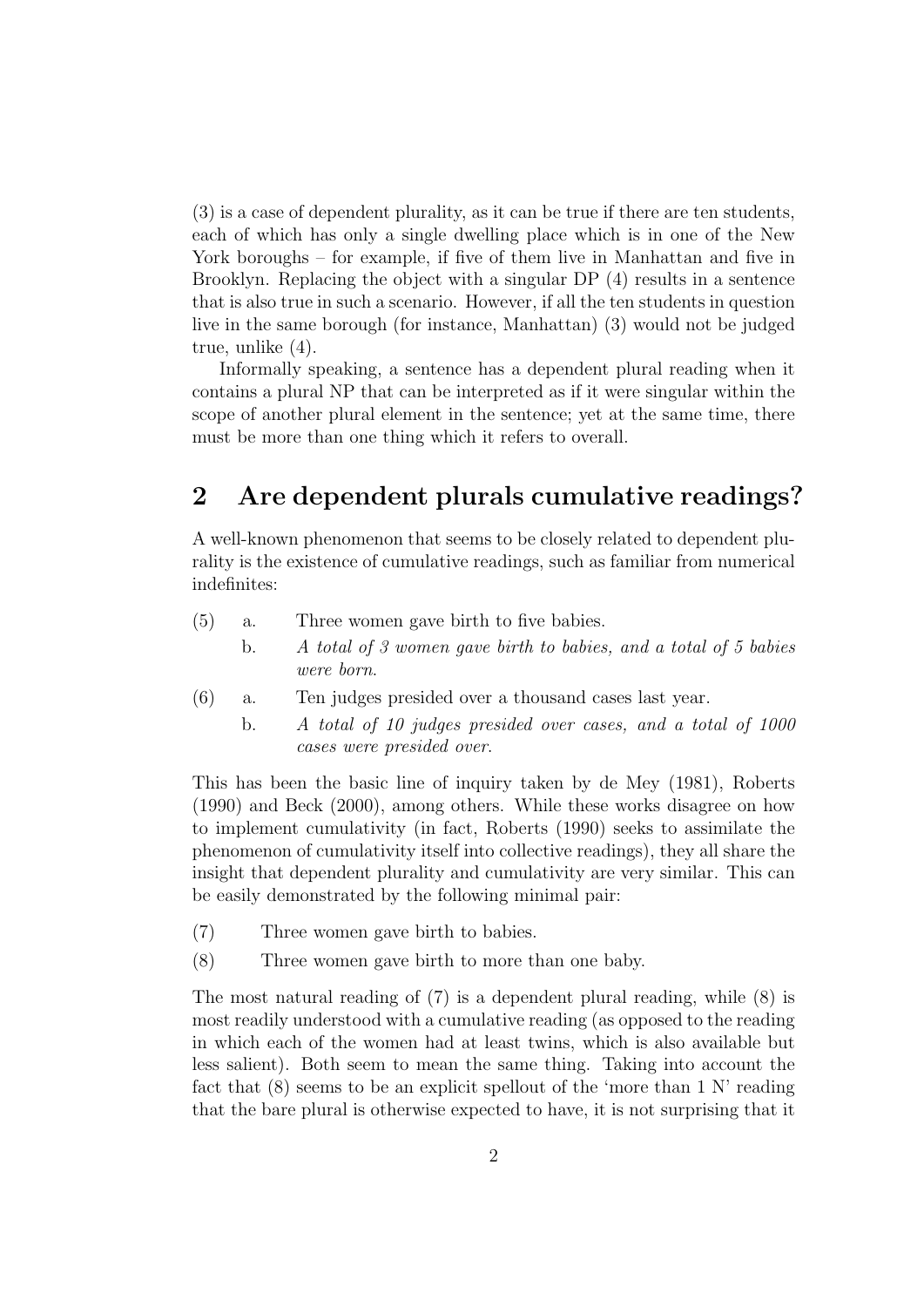is tempting to take cumulative and dependent readings to be manifestations of the same phenomenon.

Indeed, there is large overlap in the environments in which both dependent plural and cumulative readings are possible. In such environments, it could well be that the cumulativity mechanism also gives rise to the dependent plural readings. However, dependent plural readings are possible in environments where cumulative readings are not possible for numerical indefinites.

One such environment is in the scope of the quantifiers most and all. In both the following pairs, the first sentence lacks a cumulative reading but the second sentence allows for a dependent plural reading:

- (9) a. Most students read thirty papers.  $\Rightarrow$ Most students read at least 1 paper, and a total of 30 papers were read overall.
	- b. Most students read papers. ⇒ Most students read at least 1 paper, and more than 1 paper was read overall.
- (10) a. All the students read thirty papers.  $\Rightarrow$ All the students read at least 1 paper and a total of 30 papers were read overall.
	- b. All the students read papers.  $\Rightarrow$ All the students read at least 1 paper and more than 1 paper was read overall.

A second environment in which dependent plural readings can be found but cumulative readings do not exist is when the other plural denoting element in the sentence is not a quantified DP but rather an adverbial. (11b) (adapted from de Mey 1981) is an example of a dependent reading with an adverbial element; (11a) does not have a parallel cumulative reading. (12b) and (12a) show the same for a locative adverbial:

| (11) | a.             | Three trains leave every day to Amsterdam from this station.<br>$\nRightarrow$<br>At least 1 train leaves every day, and a total of 3 trains is<br><i>involved overall.</i> |
|------|----------------|-----------------------------------------------------------------------------------------------------------------------------------------------------------------------------|
|      | $\mathbf{b}$ . | Trains leave every day to Amsterdam from this station. $\Rightarrow$<br>At least 1 train leaves every day, and more than 1 train is<br><i>involved overall.</i>             |
| (12) | a.             | Three king sized beds can be found in every room. $\Rightarrow$<br>At least 1 bed in every room, and a total of 3 beds is involved<br><i>overall.</i>                       |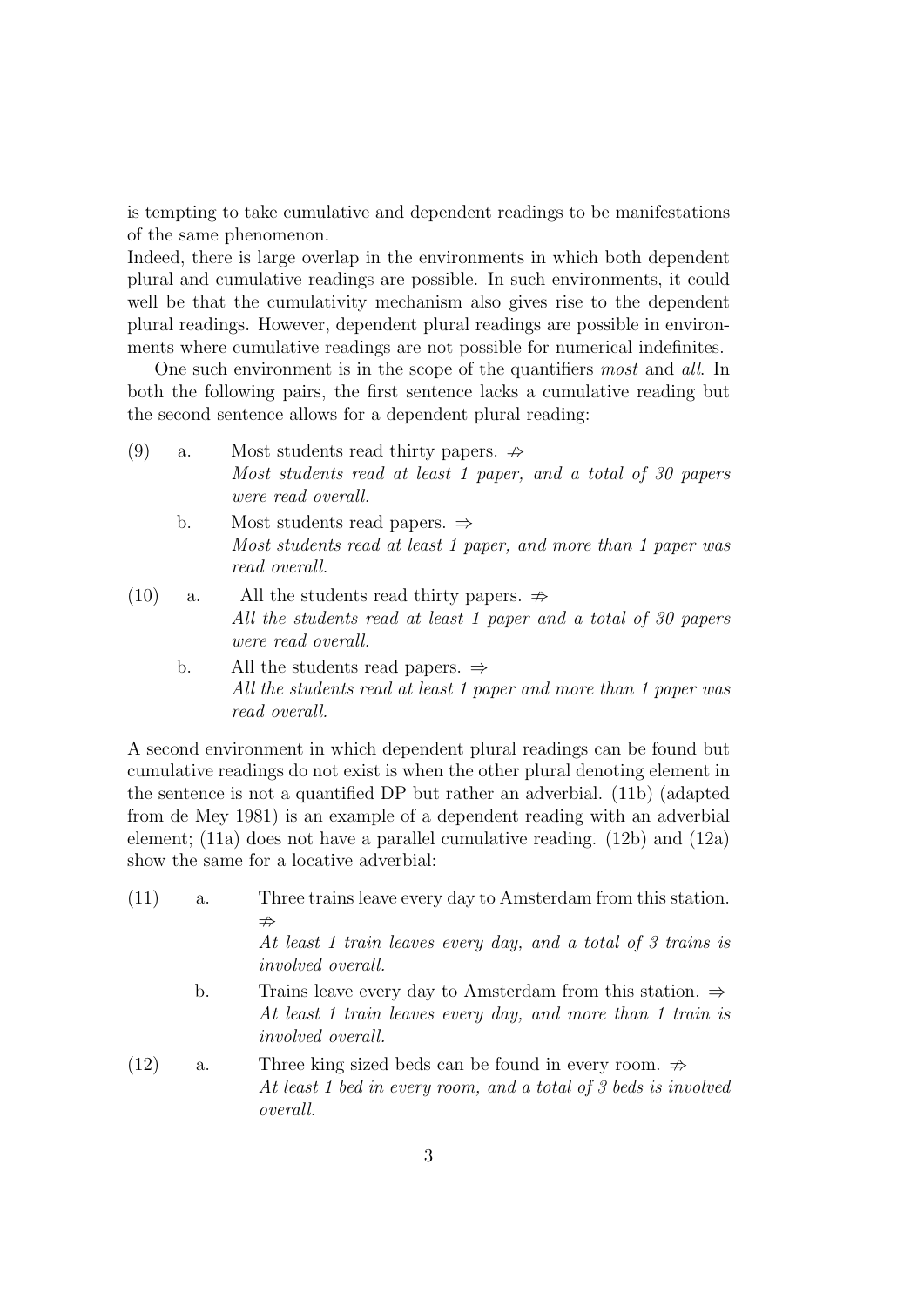b. King sized beds can be found in every room.  $\Rightarrow$ At least 1 bed in every room, and more than 1 bed is involved overall.

The availability of dependent plurals in environments in which cumulative readings do not seem to be an option shows that the former cannot simply be a sub-case of the latter. Therefore, some other account must be provided for the availability of dependent plural readings.

#### 3 The overall plurality requirement

A second approach to dependent plurality in the literature, which dates back to Chomsky (1975) and has had more recent incarnations in Kamp & Reyle (1993) and Spector (2003) accounts for dependent plurality by claiming that the bare plural in the relevant sentences is semantically identical to the singular, except in that it is obligatorily low-scope. This approach gives the right distributive behavior, but does not explain the overall plurality requirement. To see if such a theory can serve as the basis of an explanation of dependent plurality, then, it is necessary to understand the plurality requirement.

(4) above already showed that dependent plurals may carry an overall plurality requirement. It is easy to find many more such examples:

- (13) a. My friends own German cars.  $\Rightarrow$ More than 1 car is owned overall
	- b. The men saw beautiful women.  $\Rightarrow$ More than 1 woman was seen overall
	- c. Three students were reading linguistic books. ⇒ More than 1 book was read overall
	- d. The children enjoyed seeing whales. ⇒ More than 1 whale was seen overall
	- e. Exactly ten rabbits hid behind bushes. ⇒ More than 1 bush hid rabbits overall
	- f. John usually rides taxis to work.  $\Rightarrow$ More than 1 taxi is involved overall
	- g. Comets grace our night sky every decade  $\Rightarrow$ More than 1 comet shows up overall

However, there are sentences that contain bare plurals that allow singular distribution, but do not feature such a requirement: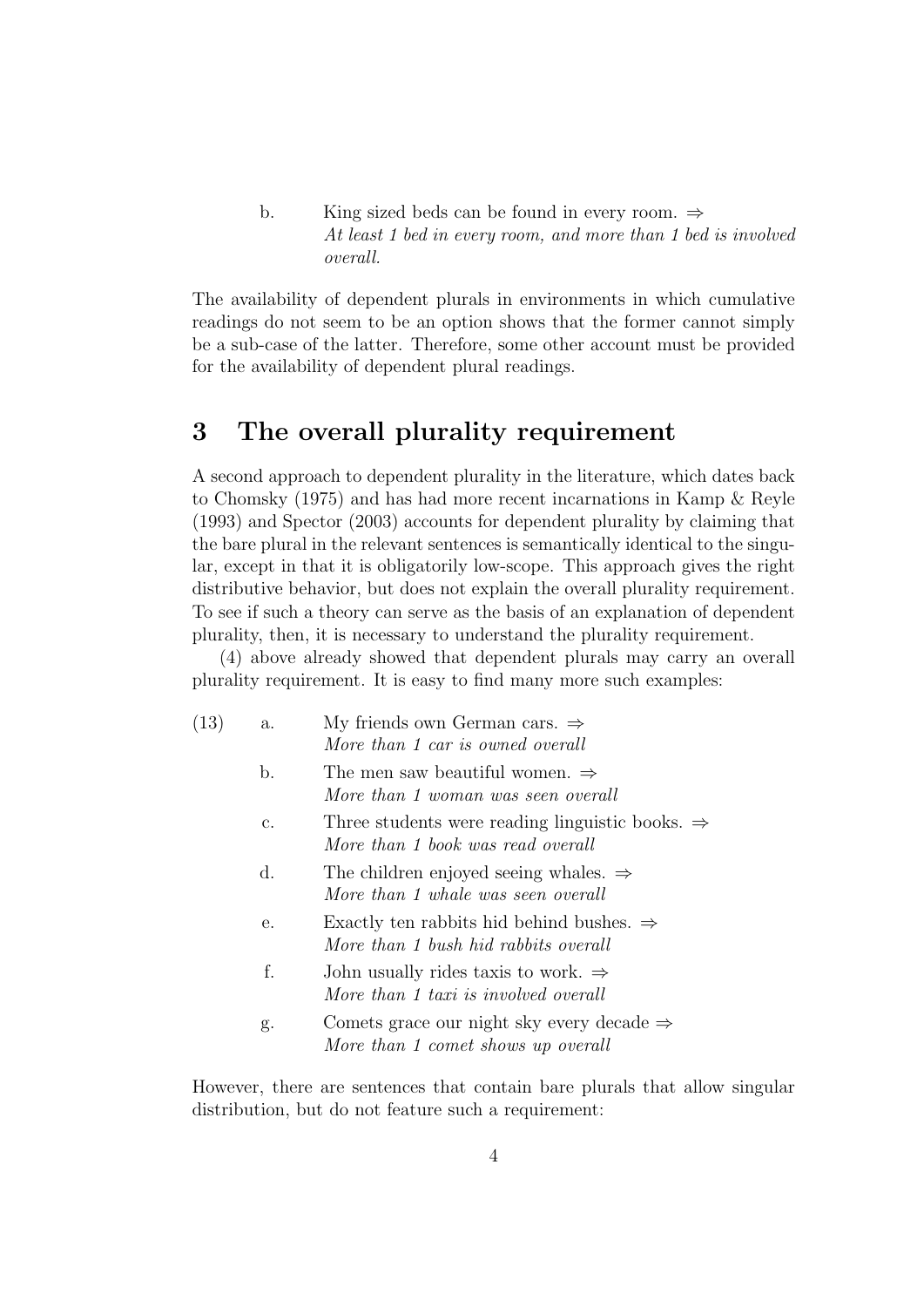| (14) | a.             | Few men ate apples $\Rightarrow$<br>more than 1 apple was eaten overall                                                                 |
|------|----------------|-----------------------------------------------------------------------------------------------------------------------------------------|
|      | $\mathbf{b}$ . | Israel's olympic team almost never won medals $\Rightarrow$<br>more than 1 medal was won overall                                        |
|      | $\mathbf{c}$ . | You must consult relevant articles. $\Rightarrow$<br>more than 1 article overall must be consulted                                      |
|      | d.             | If my opponents crash into trees, I will win the ski race. $\Rightarrow$<br>more than 1 tree must be crashed into overall for me to win |
|      | е.             | Do all your friends like cooking shows?<br>No, they all like 'The Frugal Gourmet'.<br>#<br>Yes, they all like 'The Frugal Gourmet'.     |

These environments, in which the plurality requirement does not apply, are hardly unfamiliar. In the same environments, conversational implicatures are similarly absent. Taking two well-known examples of conversational implicatures, numerals normally carry an 'exactly' implicature, while some typically implies 'not all':

| (15) | Most men saw three movies $\Rightarrow_{impl}$ |
|------|------------------------------------------------|
|      | Most men saw exactly 3 movies.                 |
| (16) | Most men saw some movies $\Rightarrow_{impl}$  |

Most men saw some but not all of the movies.

However, in the same environments as listed above, conventional implicatures are not available:

| (17) | а.             | Few men ate three apples. $\Rightarrow_{impl}$                                                                                                                             |
|------|----------------|----------------------------------------------------------------------------------------------------------------------------------------------------------------------------|
|      |                | Few men ate exactly 3 apples.                                                                                                                                              |
|      | b.             | Israel's olympic team almost never won three medals. $\Rightarrow_{impl}$<br>Israel's olympic team almost never won exactly 3 medals.                                      |
|      | $\mathbf{c}$ . | You must consult three relevant articles. $\Rightarrow_{impl}$<br>You must consult exactly 3 relevant articles.                                                            |
|      | d.             | You must consult some relevant articles. $\Rightarrow_{impl}$<br>You must consult some (but not all) of the relevant articles.                                             |
|      | е.             | If my opponents crash into two trees, I will win the ski race.<br>$\Rightarrow$ <sub>impl</sub><br>If my opponents crash into exactly 2 trees, I will win the ski<br>race. |
|      | f.             | Do all your friends like two cooking shows?<br>No, some of them like more than two.<br>#<br>Yes, and some of them even like more than two.                                 |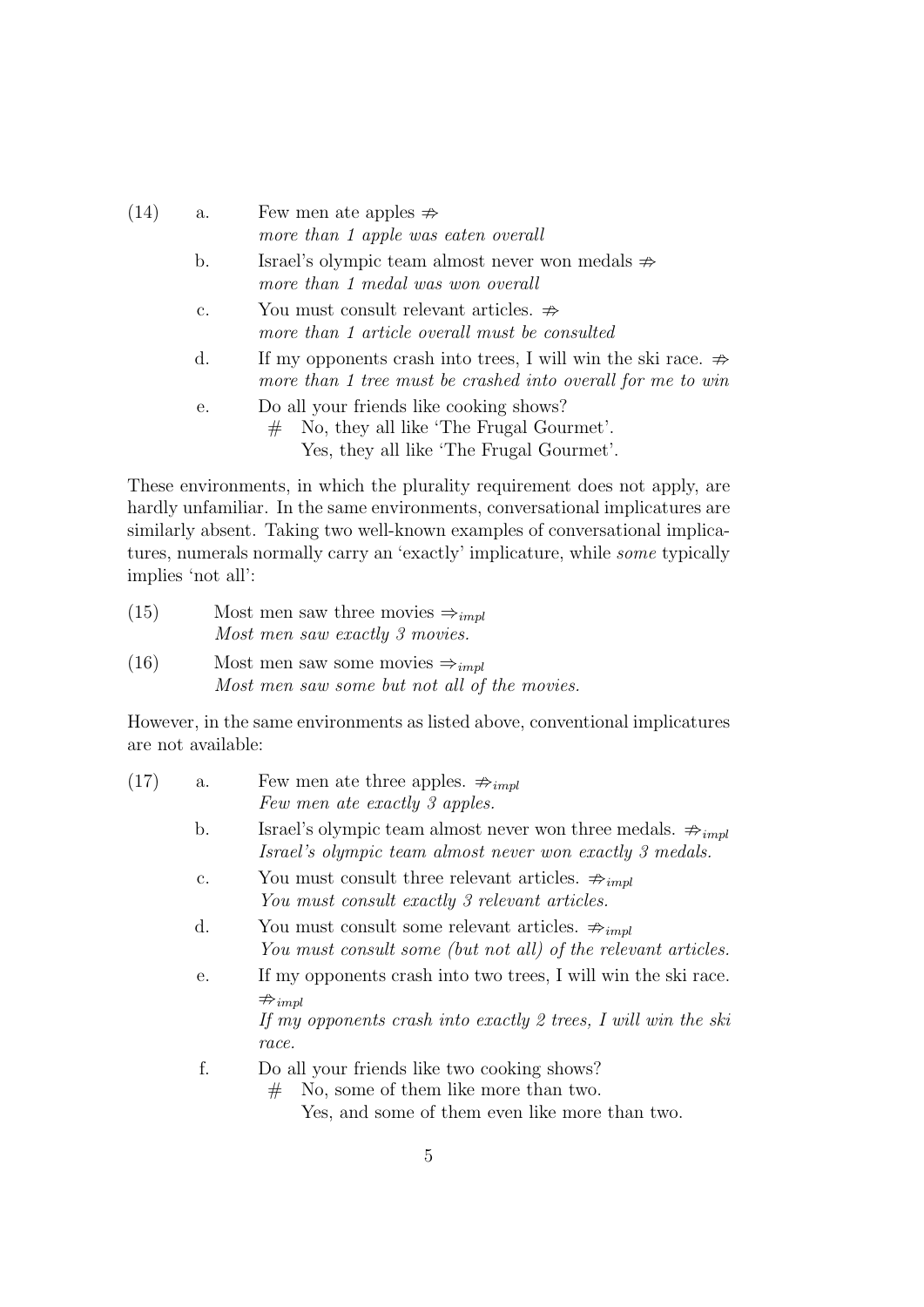g. Did those men share some pizzas?

# No, they shared all of the pizzas.

Yes, they shared all of the pizzas.

A further similarity between conversational implicatures and the plurality requirement is that, even in upwards entailing environments, they can be canceled when the pragmatic conditions are appropriate:

- (18) [FBI investigator:] Some suspects live in big cities, perhaps even all of them.
- $(19)$  [FBI investigator:] All the suspects live in big cities, perhaps even the same big city.

Also, conversational implicatures and the plurality requirement of dependent plurals both hold in non-monotone environments:

- (20) Exactly three guests ate steaks.  $\Rightarrow_{impl}$ More than 1 steak was eaten overall
- (21) Exactly three guests ate two steaks.  $\Rightarrow_{impl}$ Exactly 3 guests ate exactly 2 steaks.

I propose, then, that the plurality requirement falls under the umbrella of generalized conversational implicature. Note that this is a descriptive claim, independent of the particulars of how conversational implicatures are best accounted for.

In summary, it seems that dependent plurality is best accounted for as follows:

(22) Bare plurals have a number-neutral denotation similar to that of indefinite singulars, except that they also come with a plurality implicature.

A possible question in this point is how does the 'more than 1 N' reading that plurals are intuitively taken to have fit into the picture? Given (22), it becomes apparent that it does not exist as a separate reading. If bare plurals were ambiguous between a number-neutral and a 'more than 1 N' reading, then, when embedded under negation they should also allow for a 'not more than 1 N' reading in addition to the 'no N' reading - but as discussed above, this reading is unavailable. The same holds for other downwards-entailing environments. On the other hand, in upwards and non-monotone environments, satisfying the truth conditions for a putative 'more than 1 N' reading would also automatically satisfy the truth conditions for the number neutral + plurality implicature reading. Thus, since we independently know we need the latter reading, there is no reason to posit ambiguity.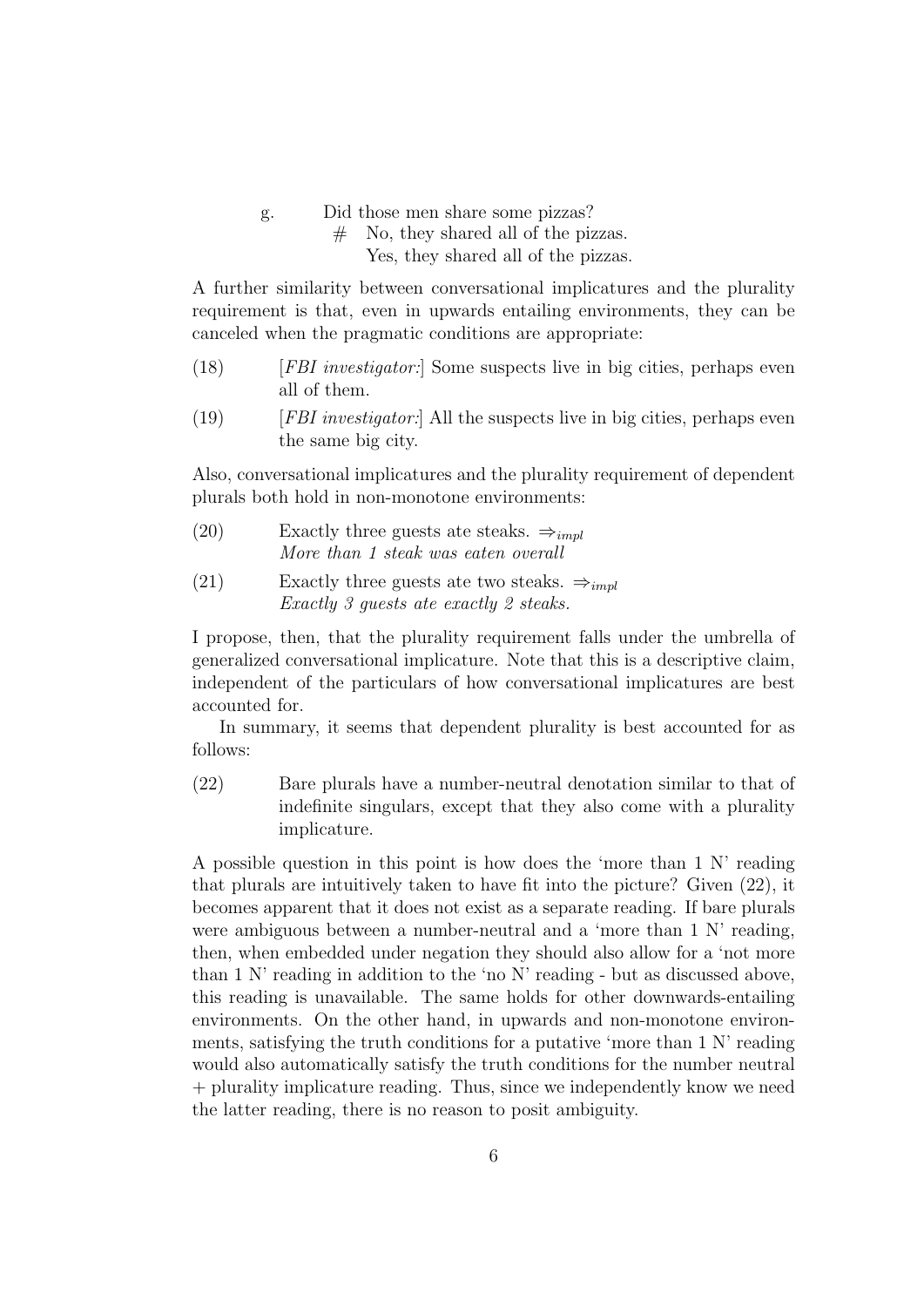# 4 Number-neutral bare plurals outside dependent plurality

So far, I have shown that dependent plurals provide empirical support to the idea that bare plurals are in some sense number-neutral. Further support for this position can be found in recent work that makes similar proposals based on evidence outside the context of dependent plurals.

Both Krifka (2003) and Sauerland et al. (2005) discuss cases in which there is only one plural in a sentence, and show that in environments similar to the ones outlined in the previous section, bare plurals do not seem to evoke a plurality requirement:

(23) John doesn't own small cars.

(23) clearly does not mean 'John does not own more than one car', and is false if John owns a single small car.

While Krifka (2003) is mainly concerned with aspects of bare plurals that go beyond the concerns of this paper (such as kind readings), the discussion in Sauerland et al. (2005), like the present work, uses an implicature to explain why plurals in sentences such as (24) cannot be used to express singular reference:

#### (24) John owns small cars.

The nature of the implicature proposed by Sauerland et. al, however, is different than the one argued for here. According to Sauerland and his co-authors, the plural and singular are identical in truth-conditional meaning, but the singular presupposes that it refers only to a singular atomic entity, while the plural carries no presuppositions. Furthermore, they claim that competing morphemes interact based on a pragmatic principle called *maximize presup*position, which was first introduced in Heim (1991). This principle says that when choosing between two morphemes, the one whose stronger presuppositions can be satisfied must be chosen. Since only the singular is argued to have a presupposition, this means that if the singular can be used, it must be used. Which means that if the plural was used, a conversational implicature arises that the singular could not have been used in that context.

While this seems to work well in the sentences that involve one plural, this makes the wrong predictions for dependent plural cases where singulars are often also appropriate:

- (25) Most of my friends own a nice car.
- (26) Most of my friends own nice cars.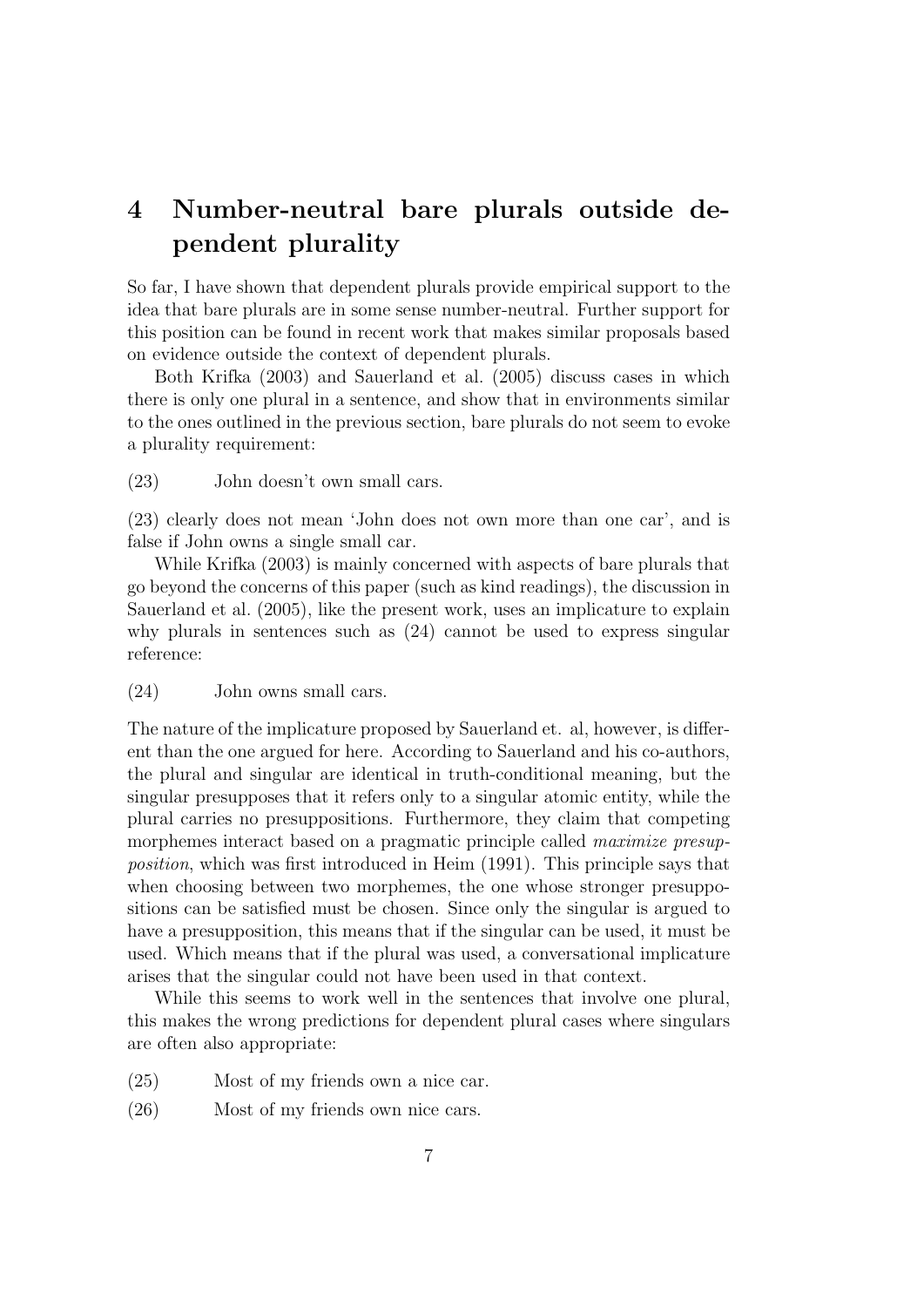In a situation where most of my friends only own a single car (and the others own no cars at all), (25) is appropriate; therefore, Sauerland et. al's reasoning predicts that (26) should be unavailable. However, both are perfectly fine in this context, ruling out an explanation by lexical blocking.

On the other hand, the approach taken by the present paper, wherein the number-neutral plural is supplemented by an implicature of a total plurality, rather than of non-local singularity, can account for the single plural data as well. (24) can be paraphrased as below:

(27) John owns at least 1 small car, and more than 1 small car is owned overall.

Since there is no quantification in this sentence that can result in a plural amount of cars except the cars actually owned by John, the plurality implicature means that John owns several cars.

#### 5 Formulating the plurality condition

We have seen that the plurality requirement of bare plurals is best thought of as a conversational implicature, and that this works both in cases where there is another plural present (i.e., dependent plurals), and in cases where the bare plural is alone. What remains is to state what the implicature actually is.

Even though we have shown that dependent plurality is not the same phenomenon as cumulativity, we can still make use of ideas that originated in the study of the latter phenomenon. Specifically, Schein (1993) accounts for (some) cumulative readings by decomposing their meanings into a conjunction, which can be represented as below:

- (5a) Three women gave birth to five babies.
- (28) Three women gave birth to babies, and five babies were born therein

Of interest to us is the element therein. This is a definite description over events, that refers back to the events in the first conjunct:<sup>1</sup>

(29) therein  $=_{def}$  In the relevant second-order event that contains the plural element.

We can make use of a similar element to formulate the plurality condition. Assuming, following Carlson (1980), that bare plurals will not undergo QR, we arrive at the following LF:

<sup>&</sup>lt;sup>1</sup>Schein models this analysis after E-type analyses of donkey anaphora.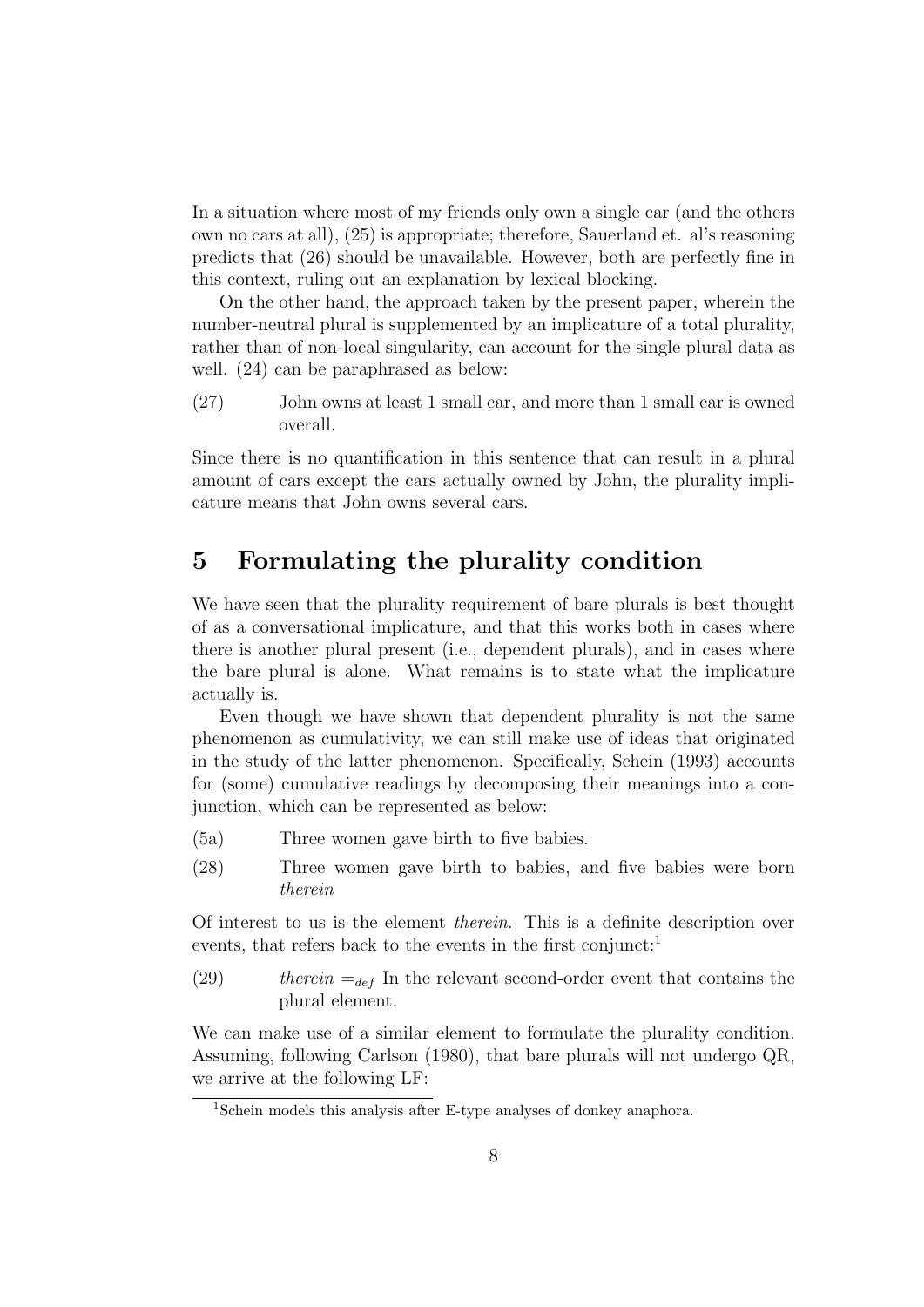- (30) a. My friends have big heads.
	- b. assertion:  $\exists E \forall x$ [MY FRIEND $(x) \rightarrow \exists e \in E[x]$  has 1 or more big heads in  $e$ ] *implicature:*  $|\textbf{big heads} \textbf{therein}| > 1$

The same condition gives the right truth conditions even if there is only one plural in the sentence:

\n- (31) a. John owns expensive cars.
\n- b. *assertion:* 
$$
\exists E[\exists e \in E[j \text{ owns 1 or more expensive cars in } e]]
$$
 *implicative:*  $|\mathbf{expensive cars therein$
\n

Similarly, it accounts for cases where a quantifying adverb is involved:<sup>2</sup>

(32) a. John frequently reads horror novels. b. assertion:  $\exists E[\text{FREDUENT}(E) \& \forall e \in E | i \text{ reads } 1 \text{ or more}]$ horror novels in ell *implicature:*  $\text{horror}$  novels *therein*  $> 1$ 

In a downwards entailing environment, the assertion follows the similar model, but the implicature will be suppressed:

- (33) a. My friends didn't eat tacos.
	- b. assertion:  $\exists E \forall x$ [MY FRIEND $(x) \rightarrow \neg \exists e \in E[x]$  ate 1 or more tacos in e]] implicature: none

#### 5.1 Intervention effects

However, the story provided above is not sufficient, for there is one additional aspect of the plurality condition which has not yet been discussed - it is subject to intervention effects.

To see this, it is necessary to look at a sentence where more factors are in play:

(34) All the boys gave a girl flowers.

Our discussion so far, taking the plurals to be number neutral and the plurality implicature to apply at a sentential level, results in the reading (35), which is not a reading of (34):

<sup>2</sup>This LF should not be taken as any form of theory of adverbial quantification, but should be considered a very rough approximation. I'm assuming that any such theory would have to provide a structure similar in the relevant ways.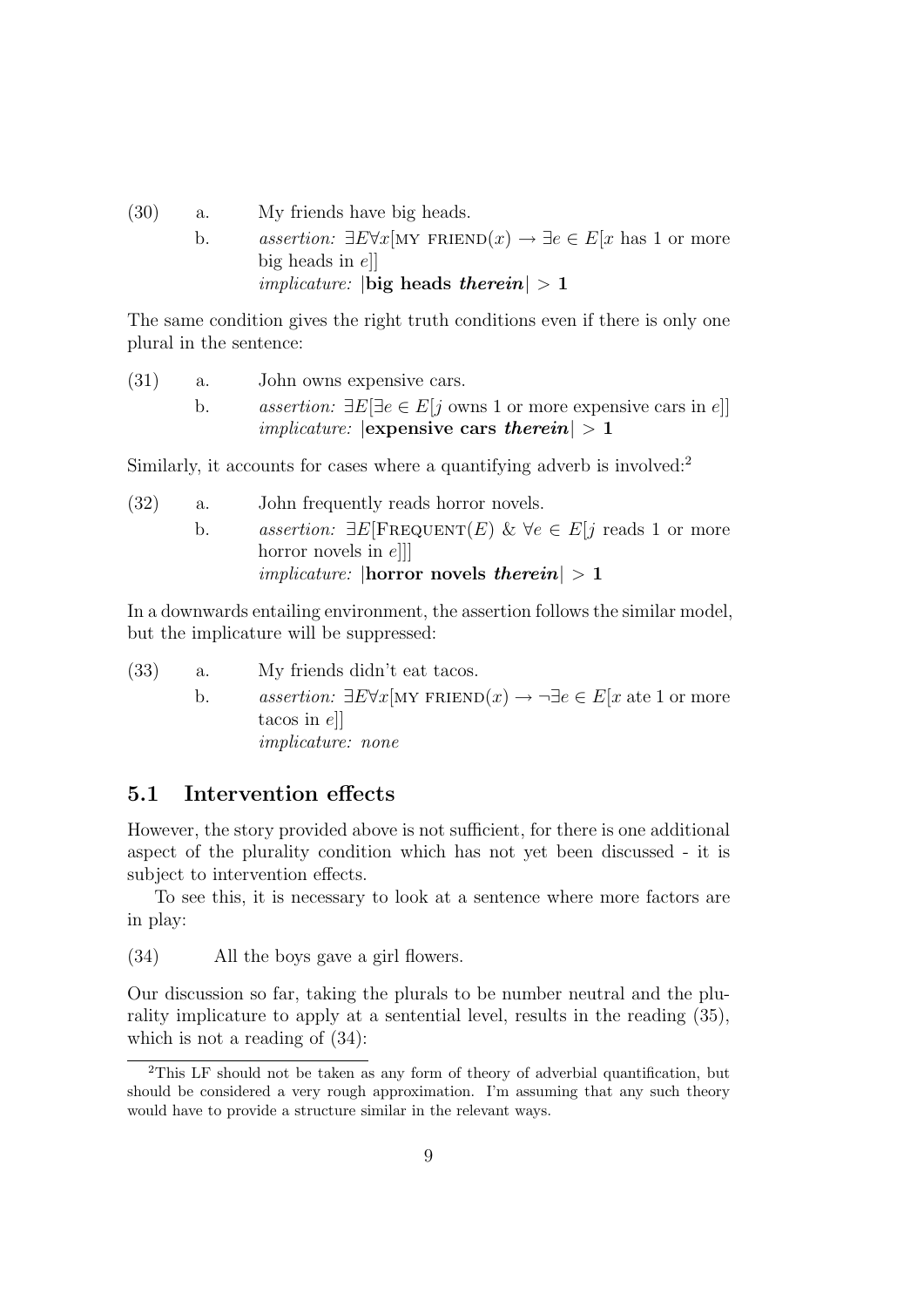$(35)$  # All the boys are such that each gave (at least) 1 girl (at least) 1 flower, and more than one flower was given overall

Instead, the two readings of (34) are as follows:

- (36) a. All the boys are such that each gave (at least) 1 girl (at least) 2 flowers
	- b. There is (at least) 1 girl such that all the boys each gave her (at least) 1 flower

The plurality implicature here seems to apply at an intermediate level, schematized in the two structures below:



Thus, intermediate quantifiers seem to create domains for the plurality implicature.

Schein (1993) argues on independent grounds that DPs that undergo QR are followed by quantification over events.<sup>3</sup>,<sup>4</sup>

<sup>3</sup>The discussion that follows is a drastic oversimplification of Schein's proposals and fails to do it justice. A full implementation of Schein's system would also produce the correct results, but is beyond the scope of this paper.

<sup>4</sup>For the sake of simplicity, I am assuming that wide-scope indefinites undergo QR.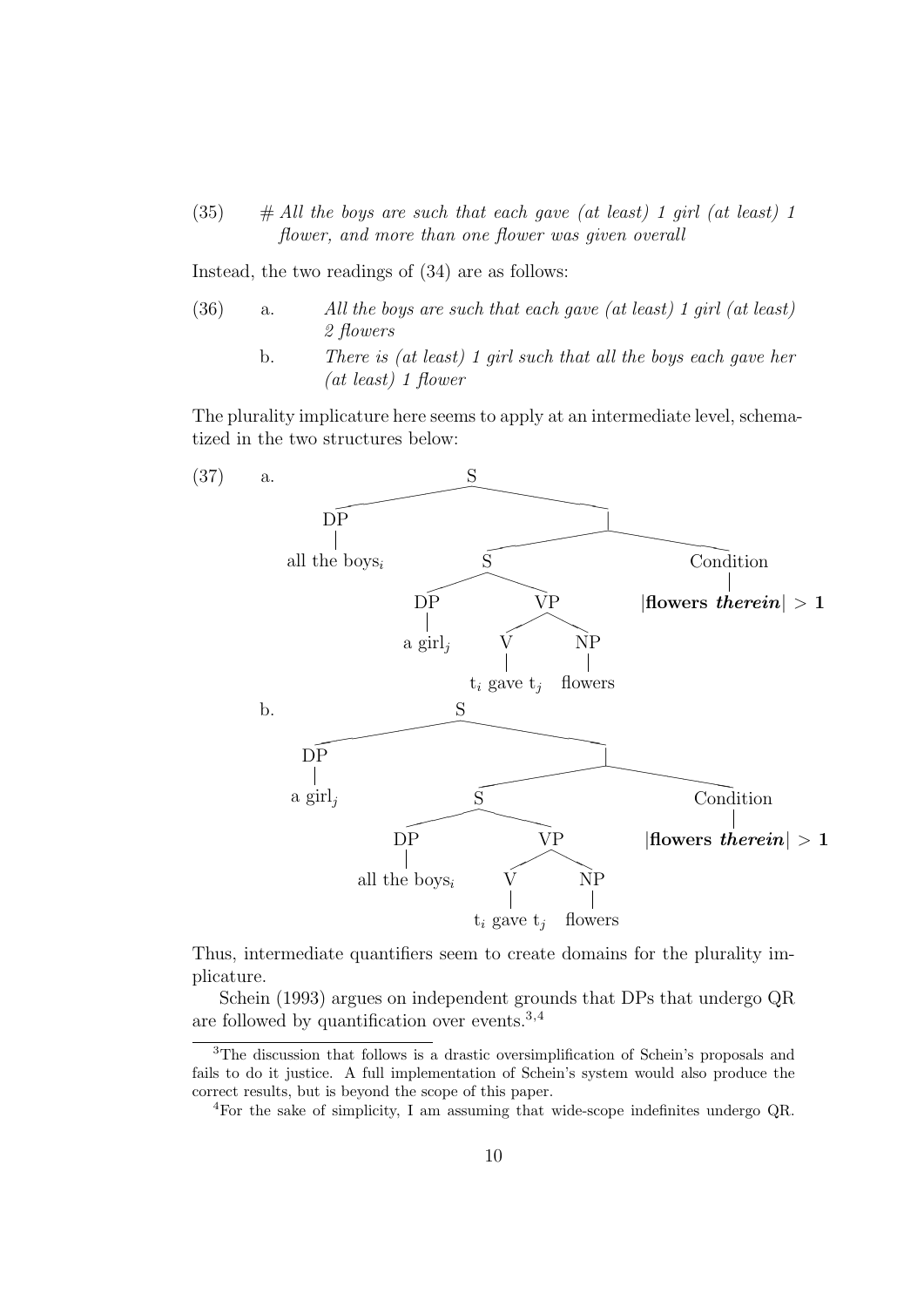We get the following LFs for the sentence in its two readings (36a) and (36b) respectively:

(38) a.  $\exists E_1 \forall x [\text{BOY}(x) \rightarrow \exists e_1 \in E_1[\text{AG}(e_1)(x) \& \exists E_2 \subseteq E_1 \exists y [\text{GIRL}(y)]$  $\&$  $\exists e_2 \in E_2[e_2 \leq e_1 \& \text{TO}(e_2)(y) \& \text{ GAVE A FLOWER}(e_2)]$ b.  $\exists E_1 \exists x [\text{GIRL}(x) \& \exists e_1 \in E_1[\text{TO}(e_1)(x) \& \exists E_2 \subseteq E_1 \forall y [\text{BOY}(y)]$  $\rightarrow$  $\exists e_2 \in E_2[e_2 \leq e_1 \& \text{AG}(e_2)(y) \& \text{ GAVE A FLOWER}(e_2)]]]]$ 

Each sentence has two second-order variables over events within it,  $E_1$  and  $E<sub>2</sub>$ . This is important to solving the problem of providing the correct readings to this sentence. To see this, note that in both cases, it is possible to account for the intervention effects if the plural amount of flowers is required to be present in the (complex) event described by  $E_2$ . In other words,  $E_2$ contains the relevant domain for the plurality effect - in  $(38a)$ ,  $E_2$  is the events of giving a girl one or more flowers for each boy. in  $(38b)$ ,  $E_2$  stands for the total event of receiving flowers from a boy, for the girl in question.

This creates a potential problem, as now the definition of the implicature must change to refer to  $E_2$ . And if there were extra levels of embedding, it would need to refer to the lowermost event variable containing the bare plural. This is an unwelcome result, as it seems to indicate that which implicatures arise follows from how deeply embedded the bare plural is, which is not how implicatures are taken to operate.

There is a way out of this dilemma. By definition,  $E_1$  is a superset of all the  $E_2$ s. Since a superset cannot contain less than its subset, if  $E_2$  contains a plurality of flowers, so will  $E_1$ . Note that this inference only holds if  $E_2$  is not in a downwards entailing environment, since then  $E<sub>2</sub>$  could be a statement about what events are *not* part of  $E_1$  rather than those that are. However, if  $E_2$  is in a downwards entailing environment, the plurality implicature will not arise, and thus the failure of the inference is of no importance. In other words, in all environments in which the plurality implicature will arise, if there is more than one member of a nominal element  $\alpha$  involved in the most deeply embedded event, then there will be more than one involved in all events it is a part of.

Thus, all that is necessary is just a minimal modification to our plurality condition. Instead of using a definite description therein which means 'In the relevant 2nd-order event', we need a variant *therein'*, as follows:

This is probably incorrect. However, whatever mechanism is used to provide wide-scope readings for indefinites must be coupled with the event structure given below (see Schein (1993)), whether or not it is QR.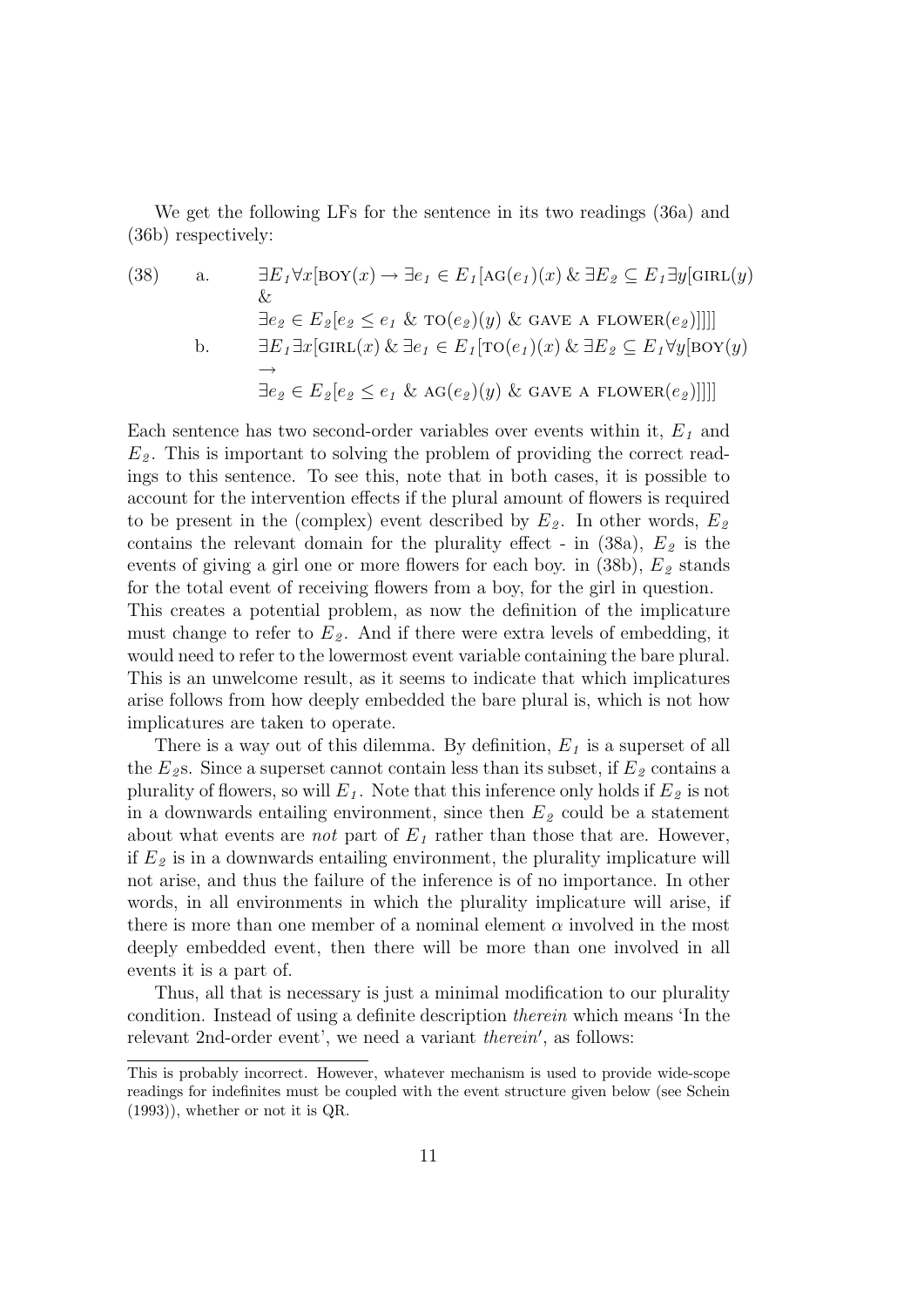(39) therein'  $=_{def}$  In all the relevant second-order events that contain the plural element.

Using therein' in the implicature will make no difference for sentences  $(30)$ -(32), since they only contain one relevant second-order event each. For the two readings of (34), it will ensure that a plurality is present in the embedded events, as well as the matrix event, resulting in the correct readings.

Note that this entire problem may be potentially avoided if plurality implicatures are calculate locally, as was suggested for scalar implicatures in Chierchia (2002). I will not explore this possibility in this paper.

#### 6 Dependent plural readings and de re

A challenge to the view presented in this paper comes from Partee (1985). Partee's paper discusses dependent plurals, but is not actually about plurality. As such, she does not directly address the issues mentioned above. What she is concerned with is a counter-example to the well-known observation in Carlson (1980) that bare plurals obligatorily have de dicto readings when embedded under an attitude verb. She shows that in dependent plural contexts, bare plurals can receive de re readings. In doing so, she presents a potential problem to the claim that dependent and non-dependent bare plurals are in fact the same.

For example, she presents the following three-way contrast:

- (40) a. Miles wants to meet a policeman. ( $\sqrt{de\,dicto}/\sqrt{de\,re}$ )
	- b. Miles wants to meet policemen. ( $\sqrt{de\,dicto}$ /\*de re)
	- c. All the boys want to meet policemen. ( $\sqrt{de\,dicto}/\sqrt{de\,re}$ )

The first two sentences above are from Carlson (1980). While the singular (40a) has both de dicto and de re readings, the bare plural in (40b) does not. Partee adds the third sentence. It has a dependent reading, under which each boy wants to meet a specific policeman; this is a *de re* reading.

This data poses two potential problems to this paper. As mentioned above, the first problem is that my analysis denies special status to dependent plural readings as opposed to bare plurals in other contexts. But Partee's observation seems to make a distinction between the two. It seems to me, however, that Carlson's claim is in itself incorrect. While it is true that in many bare plural cases in non-dependent contexts de re readings are difficult to find, it is nonetheless possible to do so, as in the following discussion:

(41) In a video rental store Little boy: So, what movies do you want to get?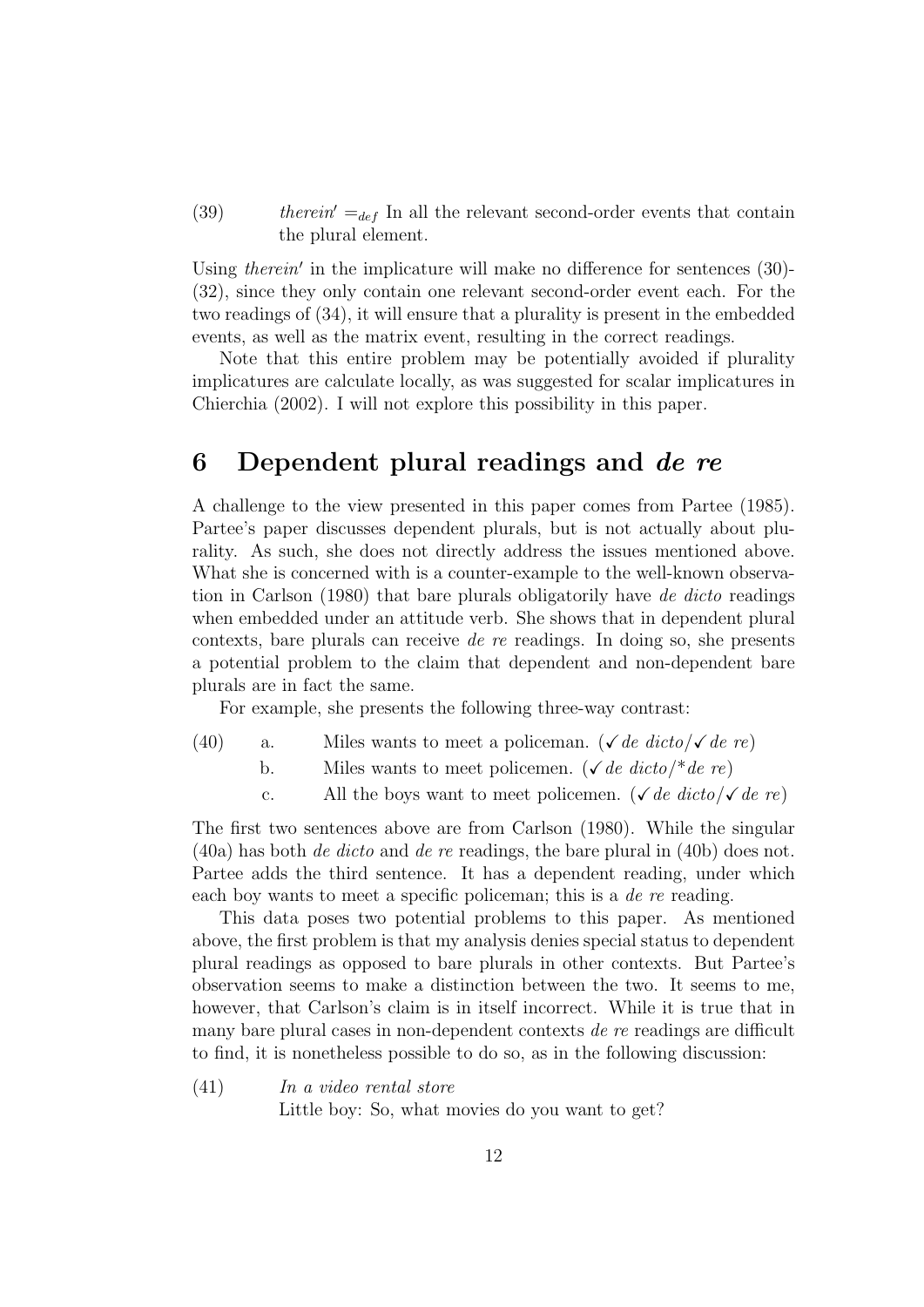Little girl: How about Alien? Or Silence of the Lambs? Or American Pie? Little boy: Mom! Mary wants to see R-rated movies!

In (41), *R-rated movies* is a bare plural in a non-dependent context, yet the little boy's claim could clearly be taken to be about his sister's desire to see the actual movies on the list she just provided, as opposed to a general desire to see movies in a certain category. Thus, it seems that the problem Partee identified for Carlson does not hinge on the presence of a dependent plural reading.

However, Partee's observation is still potentially problematic to the analysis given above since I have been assuming, following Carlson, that bare plurals can only take narrow scope. Fully addressing this issue is beyond the scope of the present discussion; however, it is worth noting that there does not seem to be any evidence that bare plurals can scope over other quantificational elements. This suggests that the scope with regard to intensional operators and with regard to quantification/negation are not obtained by the same scoping mechanism (see Farkas (1997) for a proposal on how this might work).

#### 7 Conclusion

This paper has shown that dependent plurals provide valuable empirical insight to the study of the semantics of bare plurals. To fully account for the behavior of these readings, including the disappearance of the plurality condition in certain environments and the intervention effects, it is necessary to split the semantic contribution of bare plurals into two: a number neutral existential statement, and a plurality implicature. The explication of this implicature was given in terms of definite description of events. While this exploration of dependent plurality and its consequences is only a preliminary step in establishing a compositional semantics of plurality, it is an important step as it unifies the semantics for bare plurals that accounts both for the dependent readings, and for the readings that the plurals get when there are no other plurals in the sentence. Thus, it gets us one step closer to a fully general account of the contribution of the plural morpheme.

#### Acknowledgements

I'd like to thank Anna Szabolcsi, Mark Baltin, Liina Pylkkänen, Uli Sauerland, Barry Schein, my fellow students at NYU, the audience at NELS 36,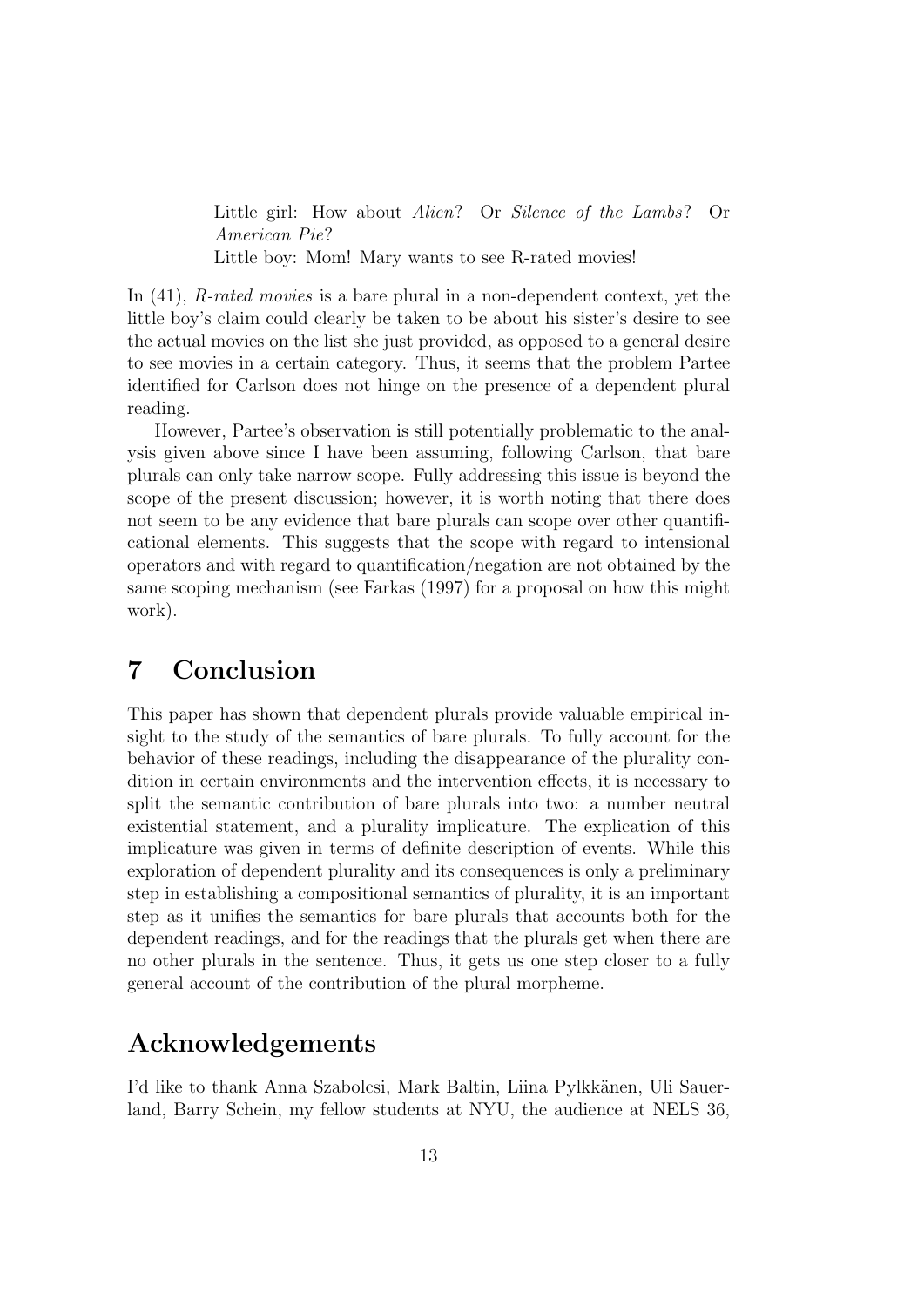ConSOLE 14, IATL 22, and the LANYU forum, and the NELS, ConSOLE and IATL reviewers for all their useful discussion and criticism.

Eytan Zweig New York University eytanz@nyu.edu http://homepages.nyu.edu/ ez255

## References

- Beck, S. (2000). Star operators. Episode 1: defense of the double star. UMOP 23: Issues in semantics, GLSA, Amherst, pp. 1–23.
- Carlson, G. N. (1980). Reference to kinds in English. Garland Publishing, INC., New York and London.
- Chierchia, G. (2002). Scalar implicatures, polarity phenomena, and the syntax/pragmatics interface. Belletti, A. (ed.), Structures and Beyond, Oxford UP, Oxford.
- Chomsky, N. (1975). Questions of form and interpretation. Scope of American Linguistics, The Peter De Ridder Press, Lisse, pp. 159–196.
- Farkas, D. (1997). Evaluation indices and scope. Szabolcsi, A. (ed.), Ways of scope taking, Kluwer, Dordrecht, pp. 183–216.
- Heim, I. (1991). Artikel und Definitheit. von Stechow, A. & D. Wunderlich (eds.), Semantik: Ein internationales Handbuch der zeitgenossischen Forschung, de Gruyter, Berlin, pp. 487–535.
- Kamp, H. & U. Reyle (1993). From discourse to logic: introduction to modeltheoretic semantics of natural language, formal logic and discource representation theory. Kluwer, Dordrecht.
- Krifka, M. (2003). Bare NPs: kind-referring, indefinites, both, or neither? Proceedings of SALT 13, CLC Publications, Cornell University, Ithica, New York.
- de Mey, S. (1981). The dependant plural and the analysis of tense. Burke, V. A. & J. Pustejowsky (eds.), *Proceedings of NELS 11*, GLSA, U of Mass., Amherst.